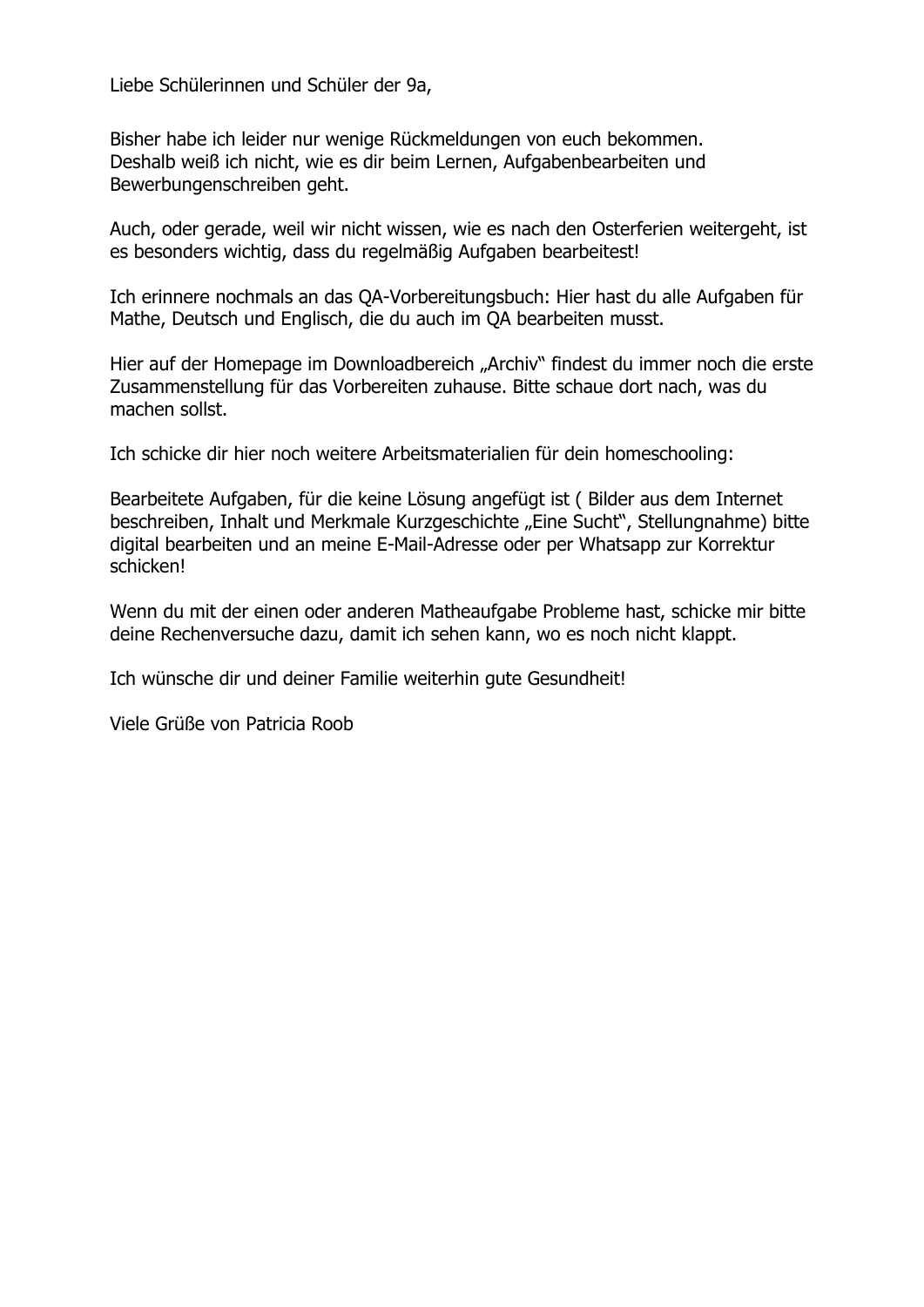# **Englisch – Grammatik und writing**

# **1. Simple Present and Present Progressive – Revision**

- 1. Listen, Max \_\_\_\_\_\_\_\_\_\_\_\_\_\_\_\_\_\_\_\_\_\_\_\_(sing) his favourite song again.
- 2. Bob always \_\_\_\_\_\_\_\_\_\_\_\_\_\_\_\_\_\_\_\_ (go) to school by bus.
- 3. Andrew often **Example 2.** (read) the newspaper in the morning.
- 4. Anna and Lisa \_\_\_\_\_\_\_\_\_\_\_\_\_\_\_\_\_\_\_\_ (talk) to each other at the moment.
- 5. John and Susan \_\_\_\_\_\_\_\_\_\_\_\_\_\_\_\_\_\_\_ (not like) discos.
- 6. They \_\_\_\_\_\_\_\_\_\_\_\_\_\_\_\_\_ (prefer) quiet evenings in their garden.
- 7. \_\_\_\_\_\_\_\_\_\_\_ Joe \_\_\_\_\_\_\_\_\_\_\_\_ (do) his homework at the moment? Yes, he \_\_\_\_\_\_\_\_.
- 8. He always \_\_\_\_\_\_\_\_\_\_\_\_\_\_\_\_ (do) his homework right after lunch.
- 9. \_\_\_\_\_\_\_\_\_\_\_ you \_\_\_\_\_\_\_\_\_\_\_\_\_\_\_(like) pop music? Yes, I \_\_\_\_\_\_\_. / No, I \_\_\_\_\_\_\_\_.
- 10. What \_\_\_\_\_\_\_\_ Tim \_\_\_\_\_\_\_\_\_\_\_\_\_\_\_\_\_\_\_ (talk) about? I can't understand him.
- 11. Andy \_\_\_\_\_\_\_\_\_\_\_\_\_\_ (not cook) his meals himself because he \_\_\_\_\_\_\_\_\_\_\_\_\_\_\_\_ (not can/cook). So he often \_\_\_\_\_\_\_\_\_\_\_\_\_\_\_\_ (go) to restaurants or \_\_\_\_\_\_\_\_\_\_\_\_\_\_ (have) fast food for dinner. Sometimes he \_\_\_\_\_\_\_\_\_\_\_\_\_ (visit) his mother and then she \_\_\_\_\_\_\_\_\_\_\_\_\_\_ (cook) for him. At the moment, he \_\_\_\_\_\_\_\_\_\_\_\_\_\_\_\_\_\_\_\_\_\_(sit) at his mother's kitchen table and she  $\blacksquare$  (make) lunch for him.
- 12. Ben \_\_\_\_\_\_\_\_\_\_\_\_\_\_\_\_\_\_\_\_\_\_ (not listen) to music very often because he \_\_\_\_\_\_\_\_\_\_\_\_\_\_\_\_\_\_\_\_ (not have) much time.
- 13. Paul \_\_\_\_\_\_\_\_\_\_\_\_\_\_\_\_\_\_\_\_\_\_\_\_\_\_\_\_(not write) his essay at the moment because he \_\_\_\_\_\_\_\_\_\_\_\_\_\_\_\_\_\_\_\_ (talk) to his friend on the phone.
- 14. \_\_\_\_\_\_ you \_\_\_\_\_\_\_\_\_ (watch) TV every day? Yes, I \_\_\_\_\_\_. / No, I

\_\_\_\_\_\_\_\_.

- 15. When \_\_\_\_\_\_\_\_\_\_\_\_\_ Betty usually \_\_\_\_\_\_\_\_\_\_\_\_\_\_\_\_\_\_\_\_\_\_\_\_ (get up) in the morning? She normally \_\_\_\_\_\_\_\_\_\_\_\_\_\_\_\_\_\_\_\_\_\_\_\_ (get up) at 7 o'clock but today she \_\_\_\_\_\_\_\_\_ still \_\_\_\_\_\_\_\_\_\_\_\_\_\_\_\_\_\_ (sleep) because she \_\_\_\_\_\_\_\_\_\_\_ (be) ill.
- 16. \_\_\_\_\_\_\_\_\_ Tom and Fiona \_\_\_\_\_\_\_\_\_\_\_\_\_\_\_\_\_(play) with their daughter right now? Yes, they extended a set of the They and the every day.

17. How \_\_\_\_\_\_\_\_ Ronny \_\_\_\_\_\_\_\_\_\_ (get) to his tennis lessons?

18. His mother **the contract of the set of the set of the set of the set of the set of the set of the set of the set of the set of the set of the set of the set of the set of the set of the set of the set of the set of the**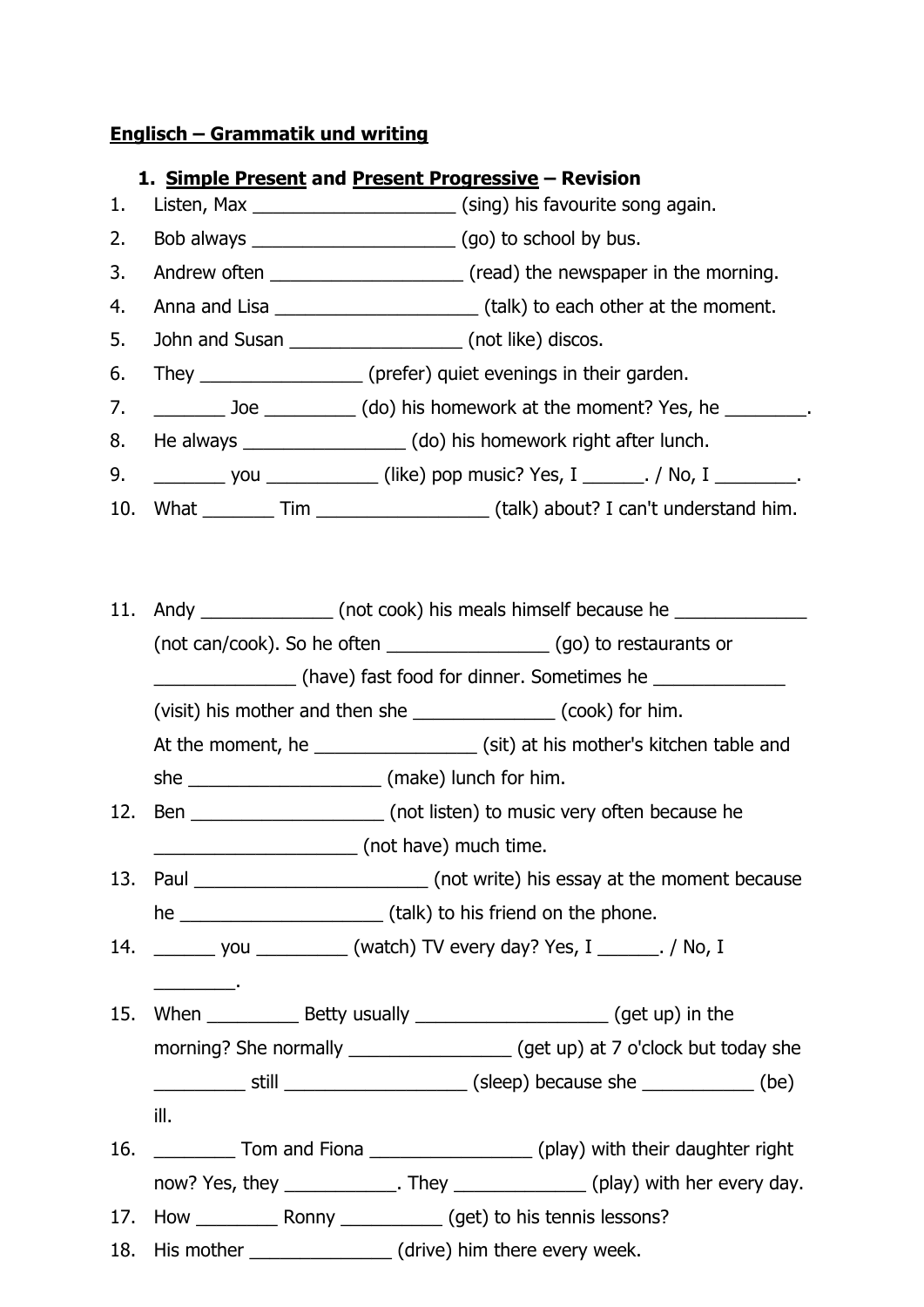# **2. Fill in the right simple past forms of the verbs !**

# *The party*

| My parents were on holiday last week. I _______________________(invite) some             |                                                                                                                              |                                                                 |  |  |
|------------------------------------------------------------------------------------------|------------------------------------------------------------------------------------------------------------------------------|-----------------------------------------------------------------|--|--|
| friends last Friday. They ___________________________________(stay) for the weekend, and |                                                                                                                              |                                                                 |  |  |
|                                                                                          | we $\_\_\_\_\_\_\_\_\_\_\_\_\_\_\_\_\_$ (have) a big party. There $\_\_\_\_\_\_\_\_\_\_\_\_\_\_\_\_$ (not be) many things to |                                                                 |  |  |
|                                                                                          | eat, but we ________________(dance) all evening and ___________________(listen) to                                           |                                                                 |  |  |
| the latest CDs. At 12 p.m. our neighbour, Mr Maryon, _________________(knock) at         |                                                                                                                              |                                                                 |  |  |
|                                                                                          |                                                                                                                              |                                                                 |  |  |
|                                                                                          |                                                                                                                              | so loud. So we _______________________________(stop) the music. |  |  |
|                                                                                          |                                                                                                                              |                                                                 |  |  |
|                                                                                          |                                                                                                                              |                                                                 |  |  |
| into the living-room, I ___________________(see) many empty bottles and other things.    |                                                                                                                              |                                                                 |  |  |
|                                                                                          | I ______________(clean) the living-room, but then I _____________(not like) to                                               |                                                                 |  |  |
|                                                                                          | do more, so I _____________________(walk) into the garden and ____________(sleep)                                            |                                                                 |  |  |
|                                                                                          |                                                                                                                              |                                                                 |  |  |
| _____________(shout) at me: " An hour ago your stupid dog ____________(be) in our        |                                                                                                                              |                                                                 |  |  |
|                                                                                          |                                                                                                                              |                                                                 |  |  |
|                                                                                          | after our cat. After that it ______________(make) a big hole in the ground for its                                           |                                                                 |  |  |
|                                                                                          |                                                                                                                              |                                                                 |  |  |

# **3. Vocabulary training**

# **Translate the sentences to English. Use the simple past.**

Letztes Wochenende spielte Sams Mannschaft das Endspiel gegen Devonport.

 $\rightarrow$ 

Sie erzielten 24 Punkte und gewannen das Spiel.

 $\rightarrow$ 

Gestern gingen wir im Park spazieren.

 $\rightarrow$ 

Am Montag besuchte ich meine Oma. Ich fuhr mit dem Bus.

 $\rightarrow$ 

Justin kam spät nach Hause. Sein Vater war wütend.

 $\rightarrow$ 

Sie sah eine Maus zwischen den Blumen.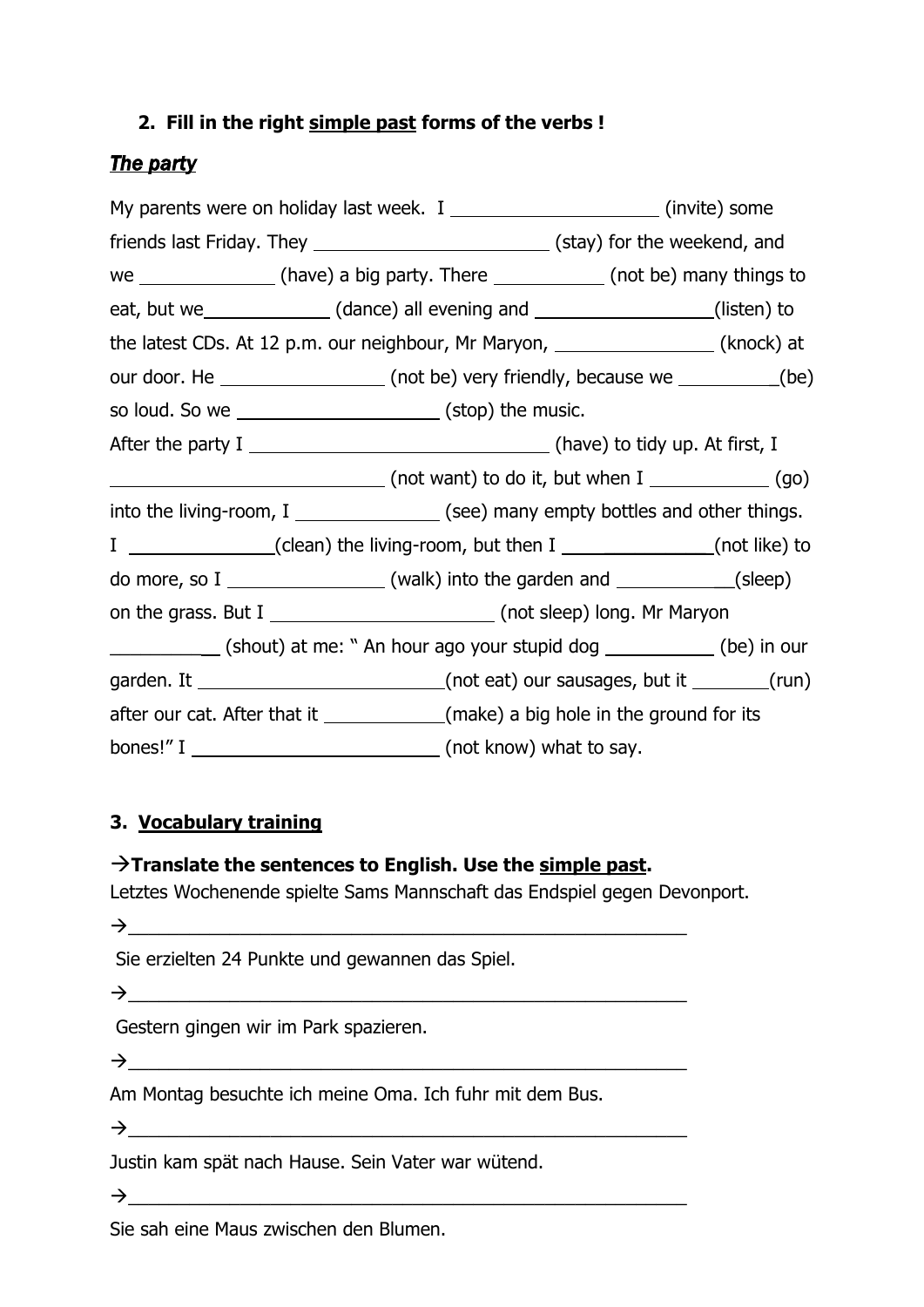### **4. Schreibe eine kleine Geschichte über deine letzten Sommerferien! Schreibe ca. 200 Wörter, Zeitform: simple past!**

holiday in France – campsite – go by car – lots of other children –

food and drink – activities – weather – accident – hospital – surprise

\_\_\_\_\_\_\_\_\_\_\_\_\_\_\_\_\_\_\_\_\_\_\_\_\_\_\_\_\_\_\_\_\_\_\_\_\_\_\_\_\_\_\_\_\_\_\_\_\_\_\_\_\_\_\_\_\_\_\_\_\_\_\_\_\_\_\_\_\_

\_\_\_\_\_\_\_\_\_\_\_\_\_\_\_\_\_\_\_\_\_\_\_\_\_\_\_\_\_\_\_\_\_\_\_\_\_\_\_\_\_\_\_\_\_\_\_\_\_\_\_\_\_\_\_\_\_\_\_\_\_\_\_\_\_\_\_\_\_

\_\_\_\_\_\_\_\_\_\_\_\_\_\_\_\_\_\_\_\_\_\_\_\_\_\_\_\_\_\_\_\_\_\_\_\_\_\_\_\_\_\_\_\_\_\_\_\_\_\_\_\_\_\_\_\_\_\_\_\_\_\_\_\_\_\_\_\_\_

\_\_\_\_\_\_\_\_\_\_\_\_\_\_\_\_\_\_\_\_\_\_\_\_\_\_\_\_\_\_\_\_\_\_\_\_\_\_\_\_\_\_\_\_\_\_\_\_\_\_\_\_\_\_\_\_\_\_\_\_\_\_\_\_\_\_\_\_\_

\_\_\_\_\_\_\_\_\_\_\_\_\_\_\_\_\_\_\_\_\_\_\_\_\_\_\_\_\_\_\_\_\_\_\_\_\_\_\_\_\_\_\_\_\_\_\_\_\_\_\_\_\_\_\_\_\_\_\_\_\_\_\_\_\_\_\_\_\_

\_\_\_\_\_\_\_\_\_\_\_\_\_\_\_\_\_\_\_\_\_\_\_\_\_\_\_\_\_\_\_\_\_\_\_\_\_\_\_\_\_\_\_\_\_\_\_\_\_\_\_\_\_\_\_\_\_\_\_\_\_\_\_\_\_\_\_\_\_

\_\_\_\_\_\_\_\_\_\_\_\_\_\_\_\_\_\_\_\_\_\_\_\_\_\_\_\_\_\_\_\_\_\_\_\_\_\_\_\_\_\_\_\_\_\_\_\_\_\_\_\_\_\_\_\_\_\_\_\_\_\_\_\_\_\_\_\_\_

\_\_\_\_\_\_\_\_\_\_\_\_\_\_\_\_\_\_\_\_\_\_\_\_\_\_\_\_\_\_\_\_\_\_\_\_\_\_\_\_\_\_\_\_\_\_\_\_\_\_\_\_\_\_\_\_\_\_\_\_\_\_\_\_\_\_\_\_\_

\_\_\_\_\_\_\_\_\_\_\_\_\_\_\_\_\_\_\_\_\_\_\_\_\_\_\_\_\_\_\_\_\_\_\_\_\_\_\_\_\_\_\_\_\_\_\_\_\_\_\_\_\_\_\_\_\_\_\_\_\_\_\_\_\_\_\_\_\_

\_\_\_\_\_\_\_\_\_\_\_\_\_\_\_\_\_\_\_\_\_\_\_\_\_\_\_\_\_\_\_\_\_\_\_\_\_\_\_\_\_\_\_\_\_\_\_\_\_\_\_\_\_\_\_\_\_\_\_\_\_\_\_\_\_\_\_\_\_

\_\_\_\_\_\_\_\_\_\_\_\_\_\_\_\_\_\_\_\_\_\_\_\_\_\_\_\_\_\_\_\_\_\_\_\_\_\_\_\_\_\_\_\_\_\_\_\_\_\_\_\_\_\_\_\_\_\_\_\_\_\_\_\_\_\_\_\_\_

\_\_\_\_\_\_\_\_\_\_\_\_\_\_\_\_\_\_\_\_\_\_\_\_\_\_\_\_\_\_\_\_\_\_\_\_\_\_\_\_\_\_\_\_\_\_\_\_\_\_\_\_\_\_\_\_\_\_\_\_\_\_\_\_\_\_\_\_\_

\_\_\_\_\_\_\_\_\_\_\_\_\_\_\_\_\_\_\_\_\_\_\_\_\_\_\_\_\_\_\_\_\_\_\_\_\_\_\_\_\_\_\_\_\_\_\_\_\_\_\_\_\_\_\_\_\_\_\_\_\_\_\_\_\_\_\_\_\_

\_\_\_\_\_\_\_\_\_\_\_\_\_\_\_\_\_\_\_\_\_\_\_\_\_\_\_\_\_\_\_\_\_\_\_\_\_\_\_\_\_\_\_\_\_\_\_\_\_\_\_\_\_\_\_\_\_\_\_\_\_\_\_\_\_\_\_\_\_

**Use "some" or "any"**

- 1. We need bananas.
- 2. You can't buy\_\_\_\_\_\_\_\_posters in this shop.
- 3. We haven't got \_\_\_\_\_\_\_\_oranges at the moment.
- 4. Peter has bought\_\_\_\_\_\_\_\_new books.
- 5. She always takes\_\_\_\_\_\_\_\_sugar with her coffee.
- 6. I have seen\_\_\_\_\_\_\_\_nice postcards in this souvenir shop.
- 7. I have\_\_\_\_\_\_\_\_magazines for you.
- 8. Pam does not have\_\_\_\_\_\_\_\_pencils on her desk.
- 9. You can have \_\_\_\_\_\_\_\_\_\_\_\_\_\_of these kiwis.
- 10. They went to town without\_\_\_\_\_\_\_\_money.
- 11. He never does work.
- 12. Peter never buys oranges.

 $\rightarrow$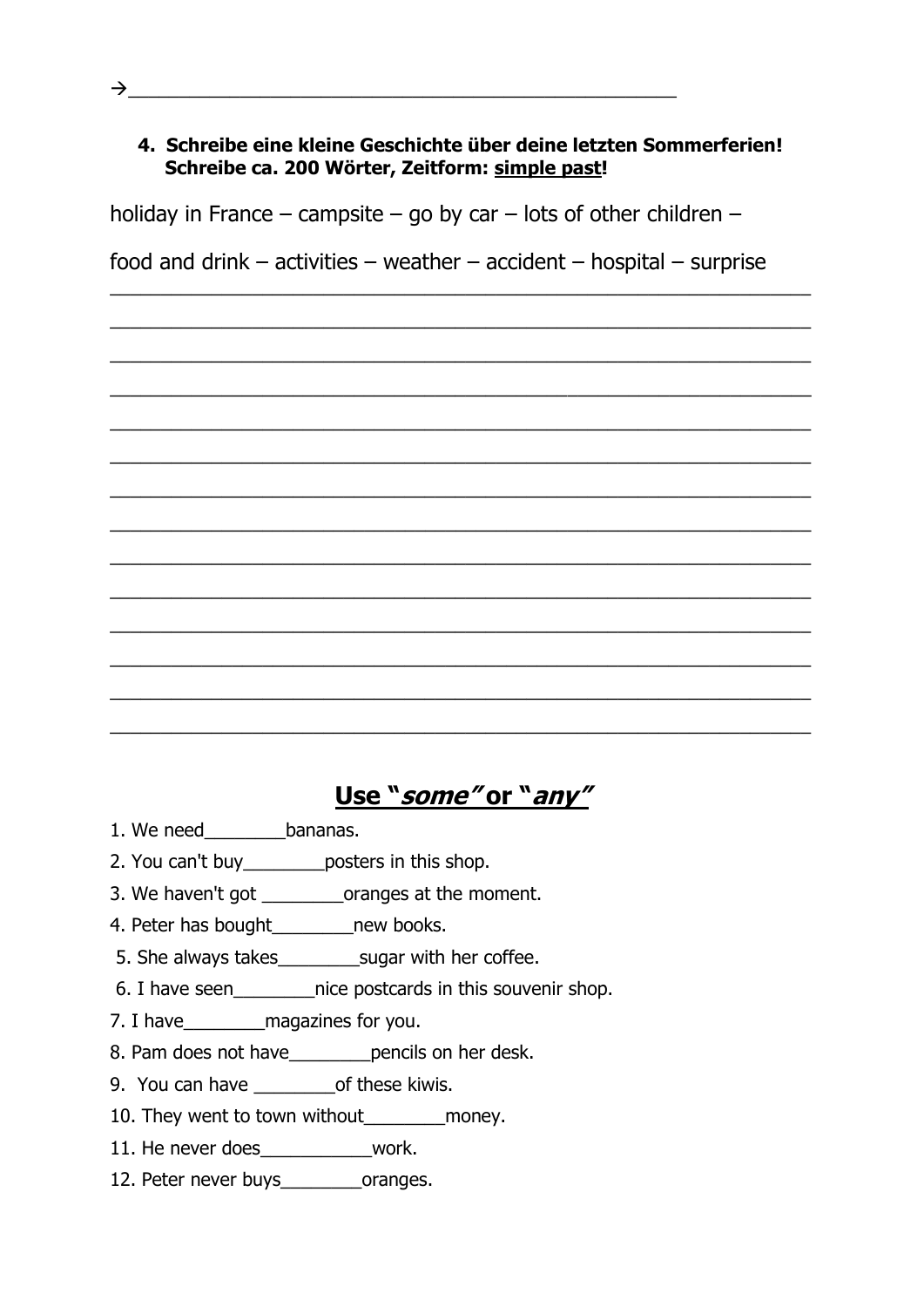### **Solutions**

### **1. Simple present - present progressive**

- 1. Listen, Max **is singing** his favourite song again.
- 2. Bob always **goes** to school by bus.
- 3. Andrew often **reads** the newspaper in the morning.
- 4. Anna and Lisa **are talking** to each other at the moment.
- 5. John and Susan **don't like** discos. They **prefer** quiet evenings in their garden.
- 6. **Is** Joe **doing** his homework at the moment? Yes, he **is**. He always **does** his homework right after lunch.
- 7. **Do** you **like** pop music? Yes, I **do**. / No, I **don't**.
- 8. What **is** Tim **talking** about? I can't understand him.
- 9. Andy **doesn't cook** his meals himself because he **can't cook**. So he often **goes** to restaurants or **has** fast food for dinner. Sometimes he **visits** his mother and then she **cooks** for him. At the moment, he **is sitting** at his mother's kitchen table and she **is making** lunch for him.
- 10. Ben **doesn't listen** to music very often because he **doesn't have** much time.
- 11. Paul **isn't writing** his essay at the moment because he **is talking** to his friend on the phone.
- 12. **Do** you **watch** TV every day? Yes, I **do**. / No, I **don't**.
- 13. When **does** Betty usually **get up** in the morning? She normally **gets up** at 7 o'clock but today she **is** still **sleeping** because she **is** ill.
- 14. **Are** Tom and Fiona **playing** with their daughter right now? Yes, they **are**. They **play** with her every day.
- 15. How **does** Ronny **get** to his tennis lessons? His mother **drives** him there every week.

### 2. *The party*

My parents were on holiday last week. I invited (invite) some friends last Friday. They stayed (stay) for the weekend, and we had (have) a big party. There weren't (not be) many things to eat, but we danced (dance) all evening and listened (listen) to the latest CDs. At 12 p.m. our neighbour, Mr Maryon, knocked (knock) at our door. He wasn't (not be) very friendly, because we were (be) so loud. So we stopped (stop) the music.

After the party I had to tidy (have to tidy) up. At first I didn't want (not want) to do it, but when I went (go) into the living-room, I fell (fall) over empty bottles and other things. I tidied (tidy) up the living-room, but then I didn't like (not like) to do more, so I walked (walk) into the garden and slept (sleep) on the grass. But I didn't sleep (not sleep) long. Mr Maryon shouted (shout) at me: "An hour ago your stupid dog was (be) in our garden. It didn't eat (not eat) our sausages, but it ran (run) after our cat. After that it made (make) a big hole in the ground for its bones!" I didn't know (not know) what to say.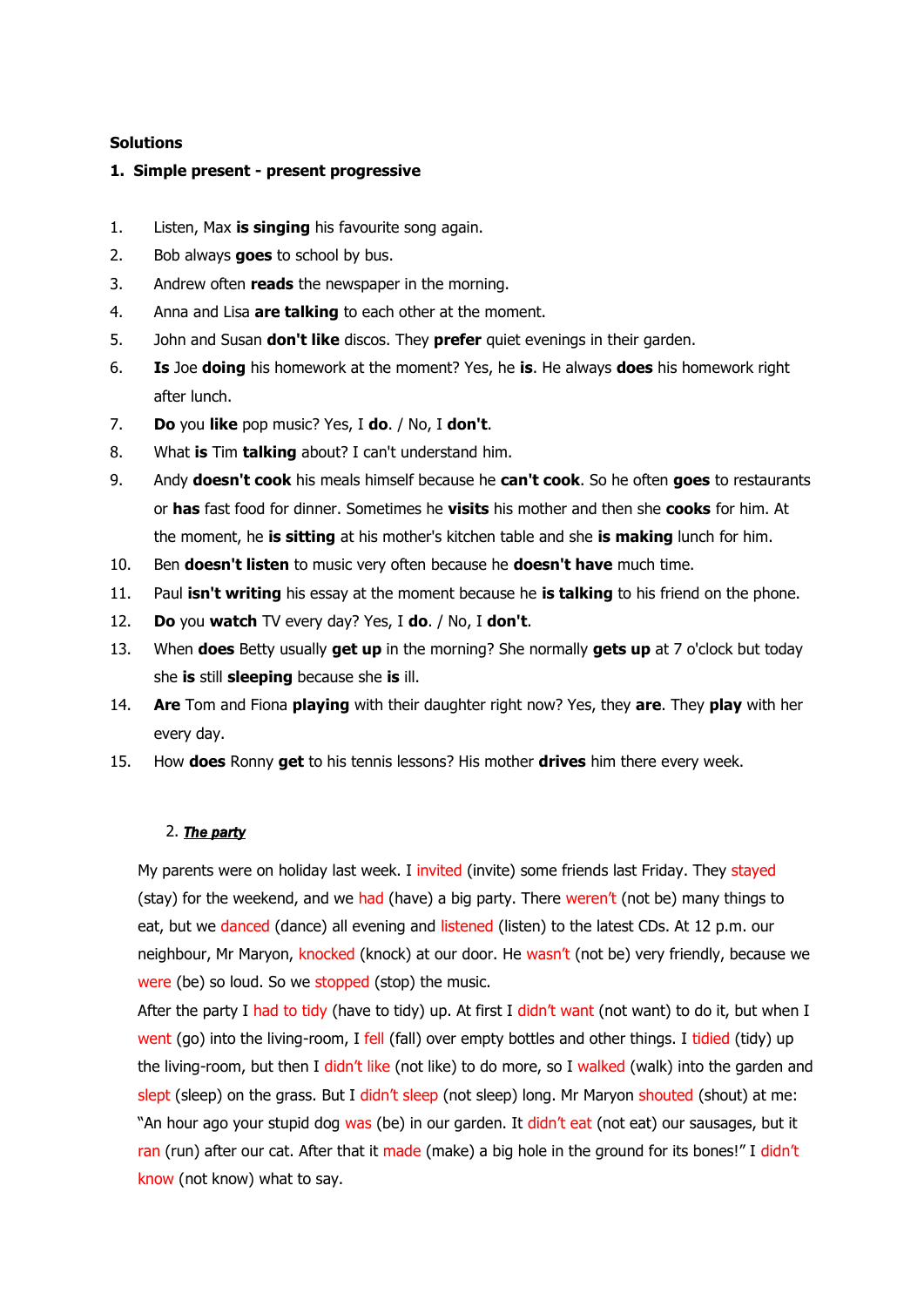### **3. Translation**

- a) Last weekend Sam's team played the final game against Devonport.
- b) They scored 34 points and won the match.
- c) Yesterday we walked around the park.
- d) On Monday I visited my grandmother. I went by bus.
- e) Justin came home late. His father was angry.
- f) She saw a mouse between the flowers.

### **4. Holiday story**

Last year my family and I were on holiday in France. We stayed at a campsite in a little village near Lyon. We went by car and the journey took more than eleven hours from Augsburg. There were a lot of other children from Germany at the campsite. We often played football with them. One day we also had a table tennis tournament. The best thing about it: I won! We prepared breakfast and lunch at our tent, but in the evening we often went to a restaurant. That was great! I could drink coke and eat whatever I wanted. The weather was lovely. But one day it rained and I slipped and broke my leg. I had to stay in hospital for two weeks. It was boring because I don't speak French and so I couldn't talk to the other ill children there. But - what a surprise: My parents bought a laptop and so I could skype with my friends at home!

#### **some or any**

- 1. We need **some** bananas.
- 2. You can't buy **any** posters in this shop.
- 3. We haven't got **any** oranges at the moment.
- 4. Peter has bought **some** new books.
- 5. She always takes **some** sugar with her coffee.
- 6. I have seen **some** nice postcards in this souvenir shop.
- 7. I have **some** magazines for you.
- 8. Pam does not have **any** pencils on her desk.
- 9. You can have some of these kiwis.
- 10. They went to town without any money.
- 11. He never does any work.
- 12. Peter never buys any oranges.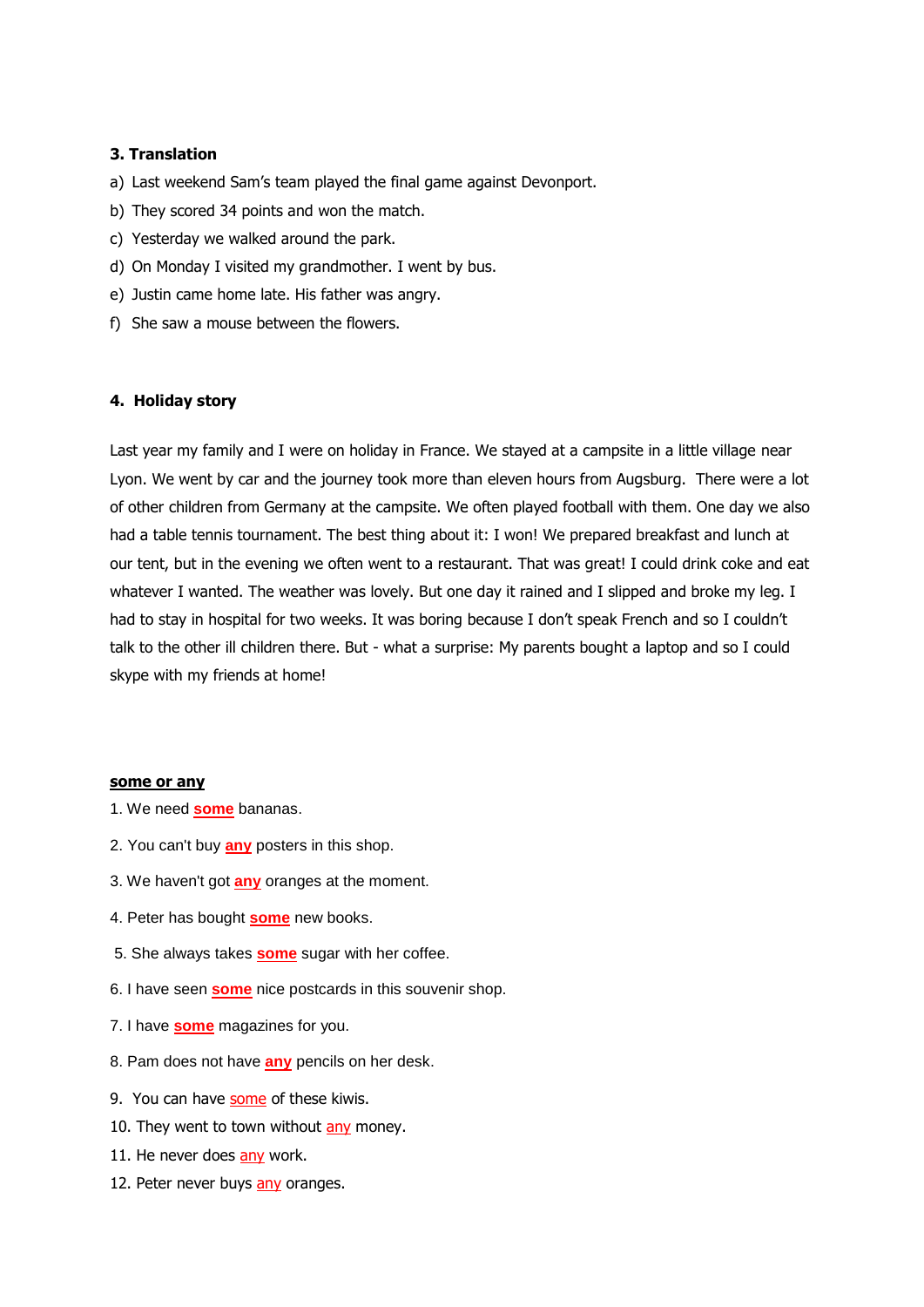### Englisch (für die mündliche Prüfung):



 $\frac{6}{10}$ Fashion trends an d\_hobbies eslflow.p



hier die Arbeitsaufträge schriftlich ausführen

b) Suche dir Bilder im Internet zum Thema Sport, Hobby, Urlaub, Freizeit,... und beschreibe sie möglichst genau mündlich. Schreibe deine Beschreibung auf.

# **Deutsch: Inhaltsangabe und Merkmale einer Kurzgeschichte**

Lies den folgenden Text und fasse ihn in wenigen Sätzen zusammen. Überprüfe anhand der Merkmalliste für eine Kurzgeschichte (Merkheft/QA-Buch), ob es sich bei diesem Text wirklich um eine Kurzgeschichte handelt.

### **Monika Pelz**

# **Eine Sucht**

Ferdi Waldmüller, genannt Waldo (der Name ist aus Gründen der Anonymität geändert), war dafür berüchtigt, dass er Insekten aß, wenn man ihm Geld dafür gab. Man durfte dann zusehen, wie Waldo eine Fliege oder einen Käfer in den Mund steckte, zerbiss, zerkaute und hinunterschluckte. Bei kleinen Insekten kostete es weniger, bei großen Brummern verlangte Waldo mehr für die Vorführung. Und immer fand sich einer, der zahlte. Um gratis in den Genuss dieses haarsträubenden Schauspiels zu kommen, machten wir für ihn Schlepperdienste und priesen ihn an: Du, ich kenne einen, der frisst den dicksten Käfer, wenn man ihm dafür fünfzig Schilling zahlt. Waldo überwand sich dazu nur, weil er ständig Geld brauchte. Von seinen Eltern bekam er nämlich keinen Schilling. Dass die Geldnot ihn zwang, etwas derart Ekliges zu tun, machte ihn beinahe zum Helden und Märtyrer. Keiner von uns anderen hätte das Zeug dazu gehabt. Kam Waldo dann mit irgendeiner neuen Erwerbung daher, einer Baseballmütze oder einer teuren Doppel-CD, so fingen wir unwillkürlich an nachzurechnen, wie viele Insekten er dafür wohl hatte hinunterwürgen müssen.

Ich vermute, die Kids heutzutage machen sich keinen Begriff davon, wie abartig uns Waldos Nummer vorkam. Heute gibt es ja Fliegen in den Lollis und Spinnen in der Limonade. Alles, was ich dazu sage, ist: Diese Fliegen und Spinnen sind mausetot, während Waldos Krabbeltiere noch lebten. Ich habe es mit eigenen Augen gesehen.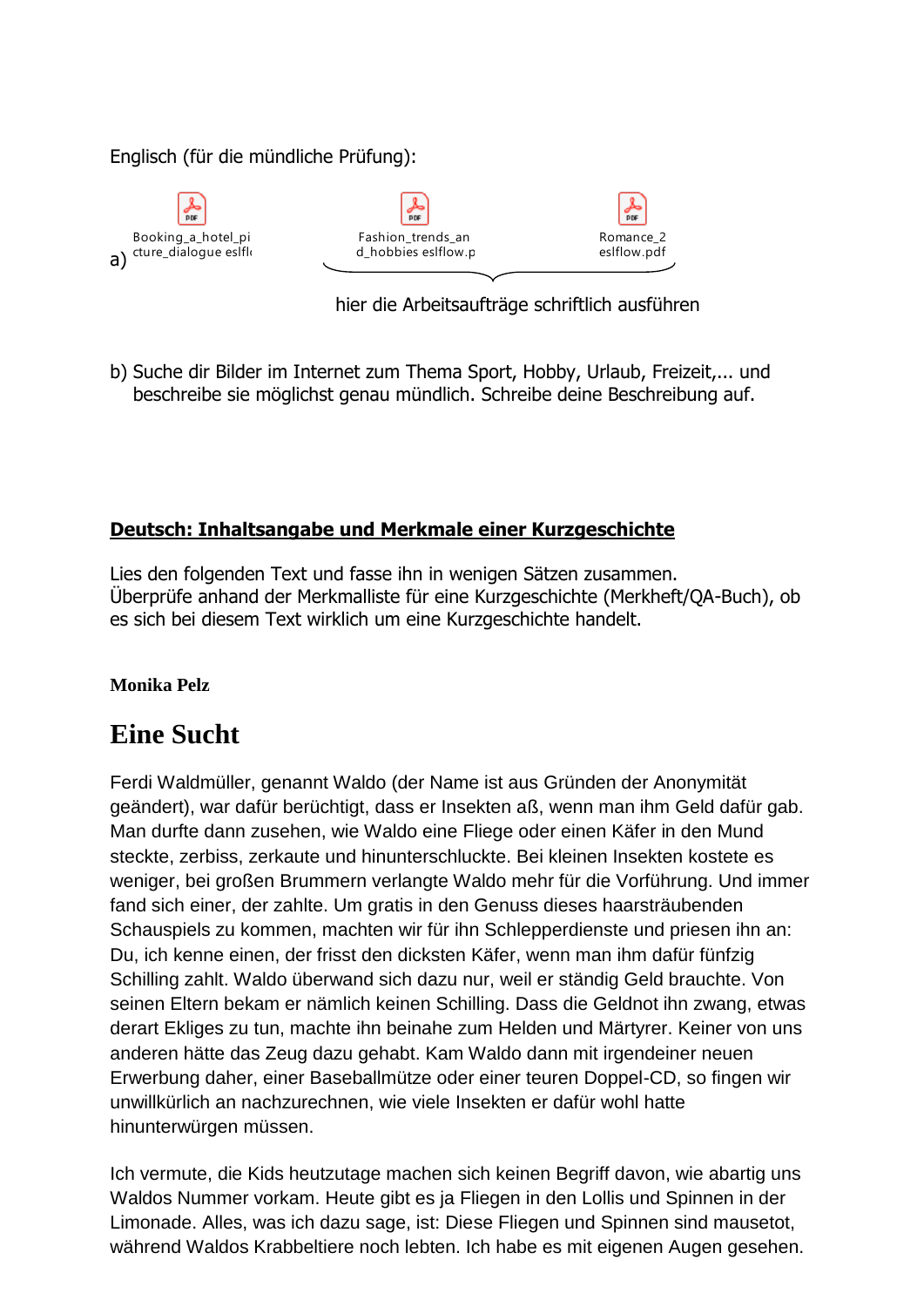Bis eines Tages die unerhörte Meldung kam und sich wie ein Lauffeuer verbreitete, dass Waldo von seinen Alten ausreichend Taschengeld kriegte und dass alles, was er darüber erzählte, erstunken und erlogen war. Dass er mit anderen Worten nicht den geringsten Grund hatte, sich zur Insektenfresserei zu zwingen. Sie schmeckten ihm, das war alles. Seine kleine Schwester hatte es ausgeplaudert: Selbst wenn Waldo allein war und garantiert keiner ihm zusah, geschweige denn bezahlte, fraß er Käfer, kleine und große, gepunktete und grün schillernde. Er war in Wahrheit ganz süchtig nach ihnen. Unsere mit Grauen gemischte Bewunderung für Waldo erlosch schlagartig. Wir kamen uns total reingelegt vor. Über Nacht hatte Waldo sich vom Helden zum hinterhältigen Ekelmonster verwandelt. Später soll er übrigens ganz normal geworden sein und sich auf Gummibärlis, Kaugummis und Schokoriegel verlegt haben. Wir verloren ihn aus den Augen, weil seine Eltern in eine andere Stadt zogen. Dann kam diese Maturafeier\*. So ziemlich die Hälfte der Klasse war damals in Sissy Kratky verliebt, die andere Hälfte bestand aus uns Mädchen. Die Knaben standen andachtsvoll um Sissy herum und Sissy flirtete mit ihnen. Aus purer Freundlichkeit, wie ich wusste, denn in Wirklichkeit hielt sie alle für ziemlich kindisch. Und dann tauchte auf einmal ein Junge auf, der exakt so aussah wie Brad Pitt, nur hübscher, und naturgemäß waren auf einmal alle anderen Luft für Sissy Kratky. Es war Liebe auf den ersten Blick. Und das sei, als ob der Blitz einschlüge. Sissy und der fremde Junge – ich hielt ihn übrigens aus irgendeinem Grund für den Sohn von Direktor Schillhammer – klebten förmlich aneinander. Sie lächelte geheimnisvoll, sie flüsterten, sie schwiegen. Es sah ganz so aus, als wollten sie den Rest des Lebens miteinander verbringen. Wie sie das so zusammen saßen und auch schon unauffällig Händchen hielten, verbreiteten sie eine Aura der Vollkommenheit und des Glücks, sodass man sich neben ihnen irgendwie ganz misslungen vorkam. Bis Professor Hirsch, unsere Zeichenlehrerin, den jungen Mann als Einzige wiedererkannte: "Du bist der Waldmüller!"

Aus war es und vorbei. Wer die alte Geschichte nicht kannte, dem wurde sie erzählt. Sissy schloss sich auf dem Klo ein und kam erst nach langem Zureden wieder heraus. Mit dem Ekelmonster Waldo wollte sie kein Wort mehr reden, nicht ein einziges klitzekleines Wort! Obwohl er angeblich schon seit Jahren keine Käfer mehr ass.

"Stellt euch vor", pflegte Sissy schaudernd zu sagen, "ich hätte ihn damals schon beinahe geküsst!"

\* Feier zum Jahrestag des Abiturs (Matura = Wort für Abitur in Österreich)

### **Stellungnahme:**

Ist Waldo aus der Geschichte "Eine Sucht" aus deiner Sicht ein Held oder ein Monster? Arbeite drei Argumente dazu aus.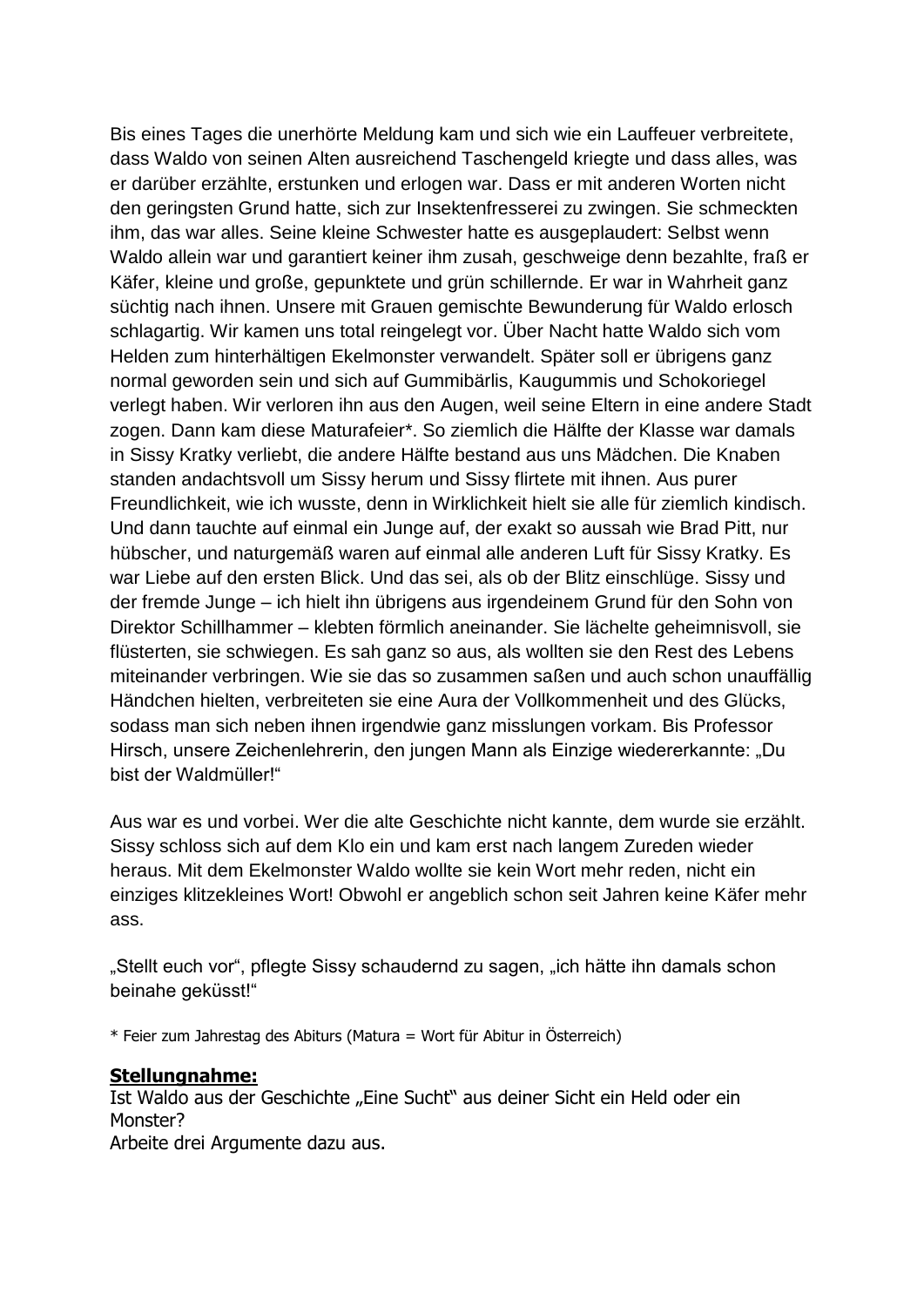### **Mathe: Pythagoras**

**1.** Eine Metallscheibe ist kreisrund und hat einen Durchmesser von d=22cm. Aus dieser Scheibe soll ein Rechteck ausgeschnitten werden, dessen lange Seite 16cm misst.

Wie lang ist die kurze Seite, wenn die Fläche möglichst groß sein soll?

- 2. Ein Gerüstunterbau soll durch eine Querstrebe (Raumdiagonale) stabilisiert werden. Der Gerüstabschnitt ist 3m lang, 80cm breit und 2m hoch. Berechne die Länge der Querstrebe, die ganz oben und ganz unten befestigt ist.
- 3. Ein gleichseitiges Dreieck hat die Kantenlänge 16cm. Berechne den Flächeninhalt dieses Dreiecks.

Lösungen (nur Zahlen, falsche Reihenfolge): 110,85; 15,1; 3,69

### **Fläche und Umfang**

- 1. Um ihr Feld zu begradigen, tauschen zwei Landwirte eine Wiese gegen einen Acker. Die Wiese ist 112m lang und 45m breit. Wie breit muss der 76m lange Acker sein, wenn die Größe beider Flächen gleich sein soll?
- 2. Der kleine Ulli hat sich auf dem Karussell auf ein Pferd gesetzt und reitet stolz im Kreis herum. Von seinem Pferd ist die Achse des Karussells 4,5m entfernt. Ulli durfte 24 Runden reiten. Berechne die "Reitstrecke".
- 3. Gärtner Roth bepflanzt drei Rundbeete. Pro Quadratmeter rechnet er mit 12 Pflanzen. Das größere Beet (d=8m) liegt vor dem Haus, zwei kleinere Beete (r=2m und r=3m) liegen hinter dem Haus. Wie viele Pflanzen braucht er vor dem Haus mehr?

Lösungen: 678,584; 66,32; 113,0

### **Körperberechnungen**

- 1. Susi will einen Papierkorb herstellen. Sie beklebt einen Waschmittelbehälter mit einer karierten Dekorfolie. Der Behälter hat einen Durchmesser von 24cm und eine Höhe von 35,5cm. Wie viel Quadratmeter Dekorfolie muss Susi besorgen?
- 2. Ein kegelförmiges Sektglas hat einen inneren Durchmesser d=6,4cm und eine Höhe  $h_{K}=10,4$ cm. Irene hat ihr Glas bis zum Rand mit Limo gefüllt. Wie viel Kubikzentimeter sind im Glas?
- 3. Eine aus Pappe gebastelte Pyramide mit quadratischer Grundfläche hat unten eine Kantenlänge von 16cm und ist 25cm hoch. Berechne das Volumen dieser Pyramide.